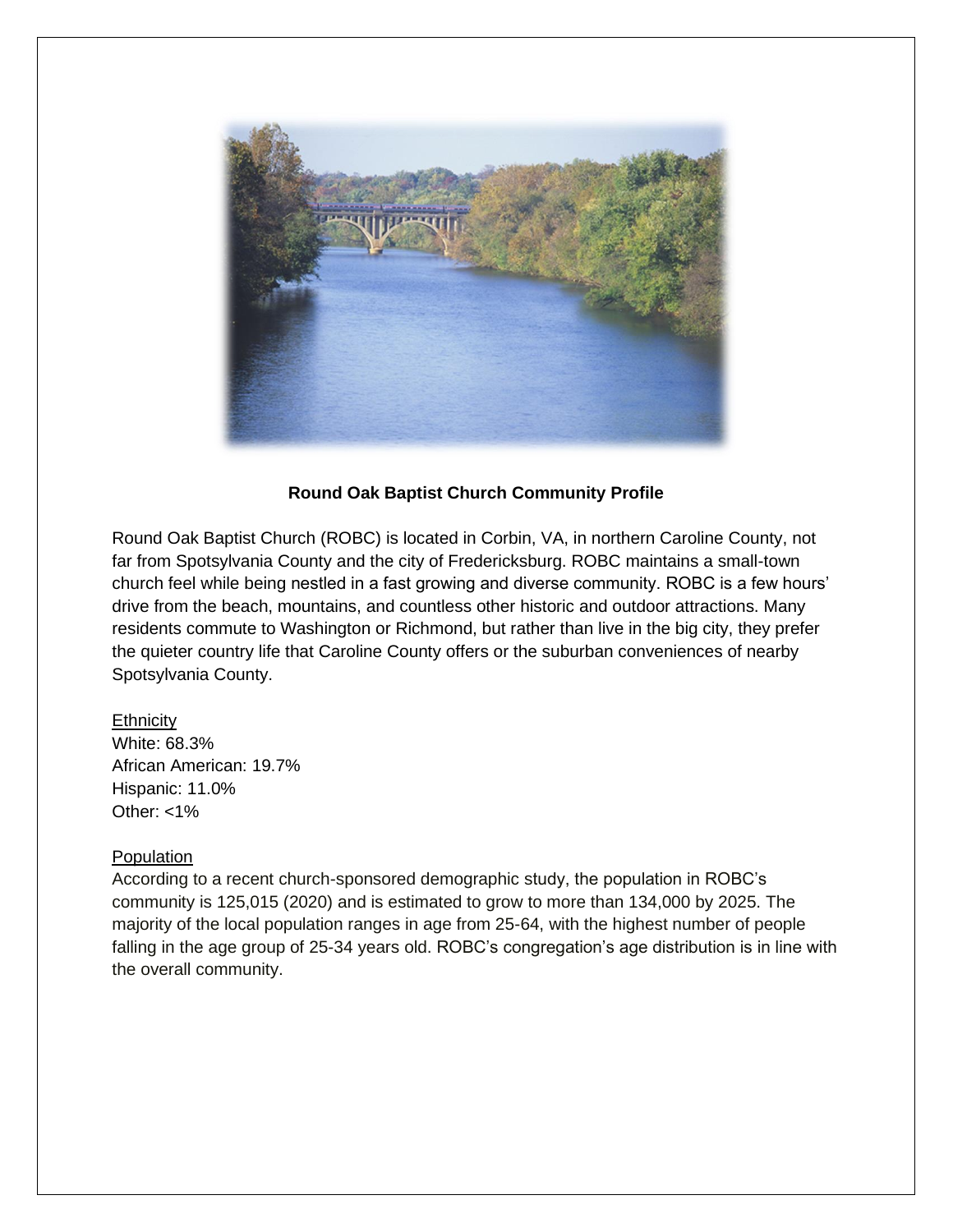#### **Conveniences**

- ❖ Shopping [\(Central Park,](https://www.shopatcentralpark.com/) [Spotsylvania Towne](https://www.spotsylvaniatownecentre.com/) Centre, Cosner's Corner, [Southpoint,](https://wjvakos.com/southpoint-i-%26-ii) and [downtown Fredericksburg\)](https://visitfred.com/shopping/)
- ❖ Wide selection of restaurants within a 15-20 minute drive from church
- ❖ Grocery Stores (Aldi, Food Lion, Lidl, Publix, Target, Walmart, Wegmans, Weis, etc.)
- ❖ Virginia Railway Express stations and commuter van pickup spots
- ❖ Parks, fitness centers, and trails

# Hospitals/Healthcare

- ❖ [Mary Washington Healthcare](https://www.marywashingtonhealthcare.com/) and [Spotsylvania Regional Medical Center](https://hcavirginia.com/locations/spotsylvania/) are in the Fredericksburg region.
- ❖ [Henrico Doctor's Hospital,](https://hcavirginia.com/locations/henrico-doctors/) VCU [Medical](https://www.vcuhealth.org/) Center, and [Bon Secours](http://www.bonsecours.com/) (multiple locations) are in the Richmond Area.

# **Schools**

Localities operate public school systems, and there are numerous private school options (e.g., [The Carmel School,](https://www.thecarmelschool.org/) Fredericksburg [Academy,](https://www.fredericksburgacademy.org/) [Fredericksburg Christian School,](https://fredericksburgchristian.com/) and [Lighthouse Academy\)](https://kidslaf.com/). A number of parents choose to [homeschool.](https://www.fahahome.com/) Round Oak offers its own highly regarded half-day [preschool](https://www.roundoakchurch.org/preschool) program. The area is also home to a fast growing community college [\(Germanna Community College\)](https://www.germanna.edu/) and a public university with undergraduate and graduate programs [\(University](https://www.umw.edu/)  [of Mary Washington\)](https://www.umw.edu/).



# Things To Do

- ❖ [History:](https://visitfred.com/) The Fredericksburg region is rich in Civil War and Revolutionary War history, and attractions include George Washington's boyhood home, four major battlefields, and countless other historical landmarks. Many residents also find it convenient to visit the museums and historic landmarks in the nation's capital.
- ❖ [Fort A.P. Hill:](https://faph.isportsman.net/) Private citizens can apply for permits to hunt and finish on the Army post in Caroline County.
- ❖ Day trips: The Fredericksburg area is a short drive from [Washington,](https://washington.org/) [Richmond,](https://www.visitrichmondva.com/) the [Eastern Shore,](https://visitesva.com/) [Virginia Beach,](https://www.visitvirginiabeach.com/) and the [Blue Ridge Mountains.](https://www.virginia.org/things-to-do/outdoors/mountains)
- ◆ Rivers: [Rappahannock,](https://www.dcr.virginia.gov/aboutus) [Potomac,](https://potomac.org/101-recreation) and [Mattaponi](https://dwr.virginia.gov/wma/mattaponi/) Rivers
- ❖ Outdoors and Sports Attractions: [Fredericksburg Nationals,](https://www.milb.com/fredericksburg) [Dominion Raceway,](https://www.dominionraceway.com/) [Caledon State Park,](https://www.dcr.virginia.gov/state-parks/caledon) [Lake Anna State Park,](https://www.dcr.virginia.gov/state-parks/lake-anna) [Fredericksburg and Spotsylvania National Military Park,](https://www.nps.gov/frsp/index.htm) [State](https://www.statefairva.org/)  [Fair of Virginia](https://www.statefairva.org/)
- ❖ Theme Parks: [Kings Dominion](https://www.kingsdominion.com/?launch=accesso) and [Busch Gardens](https://buschgardens.com/)
- **❖ [Riverside Dinner Theater](https://www.riversidedt.com/)**